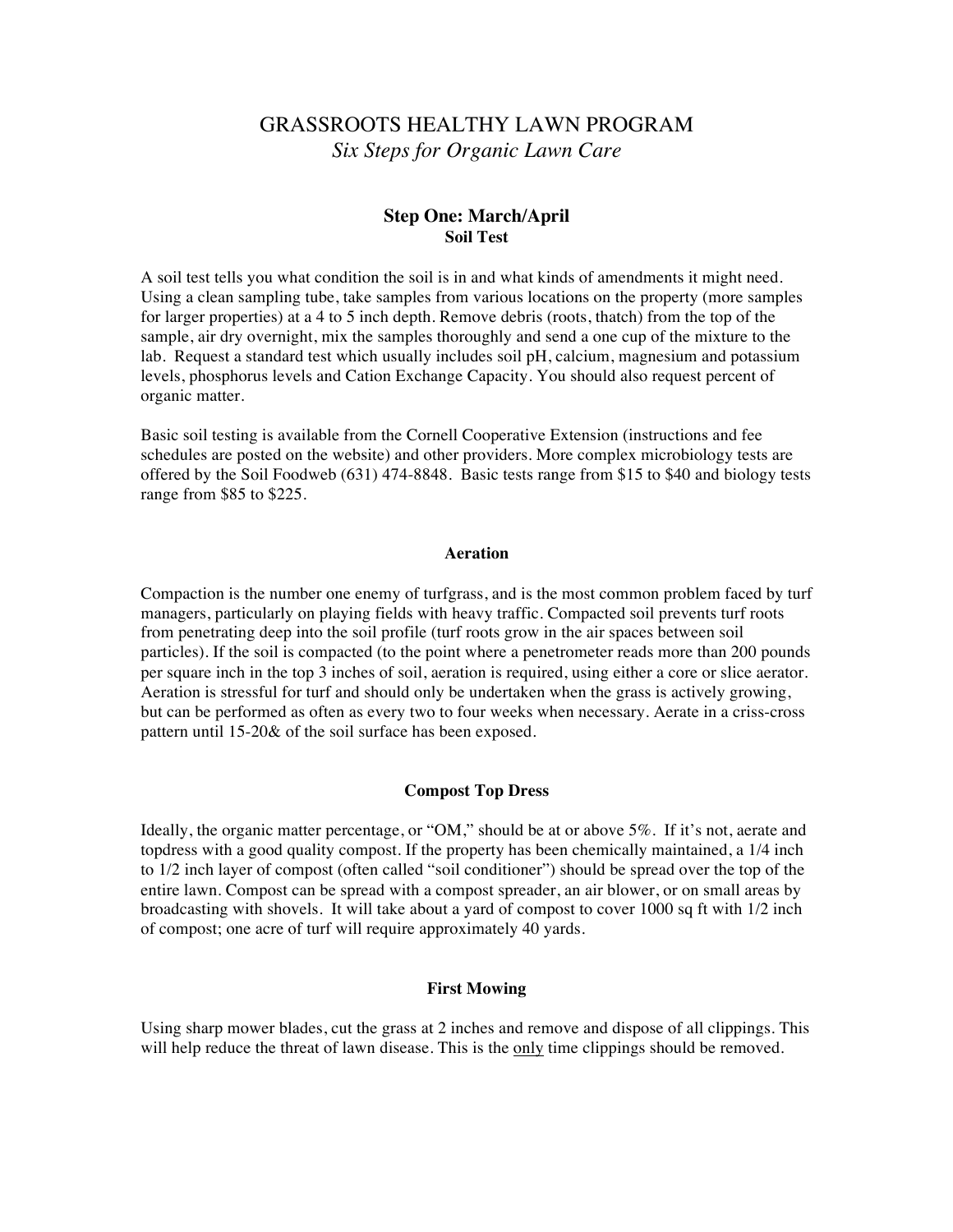### **Step Two: March/April**

#### **Pre Emergence Weed Control with Corn Gluten**

**Corn gluten** is an all natural 100% organic pre-emergence weed control and fertilizer (it adds a 10% charge of nitrogen). Corn gluten prevents weed seeds from germinating, so it needs to be used at the right time; in the northeast, blooming forsythia is a good signal to use. Remember that corn gluten prevents grass seed as well as weed seeds from germinating, so you won't be able to over-seed for a few weeks after the corn gluten has been applied.

#### **pH Balance with Lime**

The ideal pH for turf grass is between 6.5 and 7.0. The soil test will reveal the pH of the soil, and in many cases, give you the recommended amounts of lime to add to the lawn. Keep in mind that you should never apply more than fifty pounds of lime per 1,000 sq ft (if you need more lime, it will have to be in two applications). Also remember that lime can take up to three months to become fully integrated into the soil. Use calcitic lime if calcium level is low; dolomitic lime if magnesium levels are low.

#### **Feed the Soil with Compost Tea**

An application of compost tea (see step four for recipes and application rates) fortified with bacterial foods (feather meal, seed meals) and fungal foods (insoluble humic acid and kelp meal). will help slow the normally accelerated spring growth rate by tying up some nutrients. These will be cycled back to the plants later in the season. Apply higher rates of tea if foliar disease is present. You can also mix in milky spore bacteria to continue building their population in the soil.

#### **Soil Detoxification and Inoculation Using Other Amendments**

Marine products such as **kelp** and **seaweed** contain minerals and add organic matter to the soil. They promote deep root growth which helps keep lawns green even during times of drought.

The minerals and nutrients found in **rockdust** are particularly useful in re-energizing soil that has been compromised by chemical use. It is also a natural source of potassium (K).

#### **Mowing**

Grass should now be cut at 2.5 to 3 inches. Grass clippings should always be left on the lawn. If necessary, rake up clumps and re-broadcast. Remember never to cut more than the top 1/3 of the grass blade at any one time.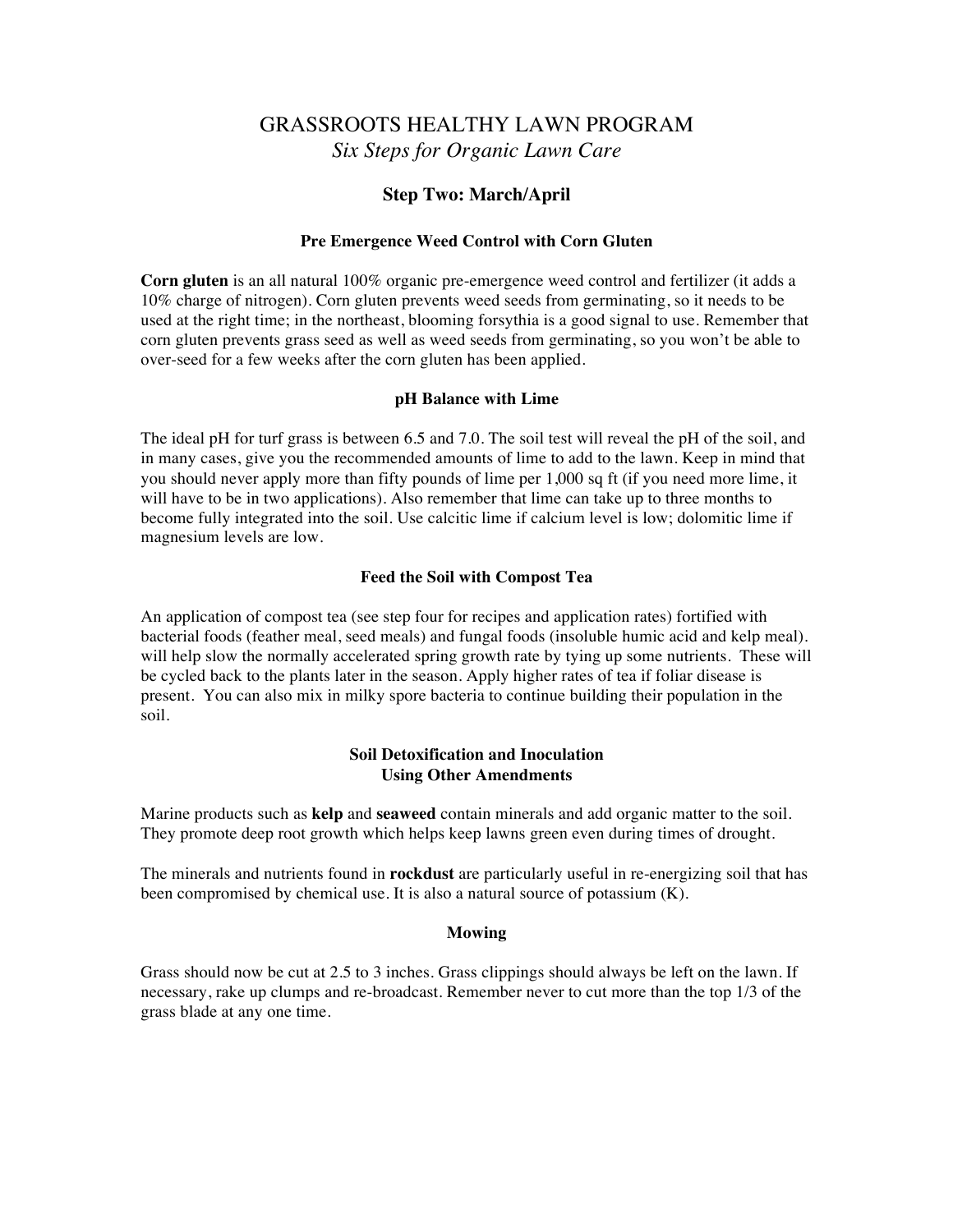## **Step Three: April to June**

### **Organic Fertilizer Application**

The choice and application of the proper natural organic fertilizer is one of the most important aspects of natural lawn care. Unlike synthetic fertilizers which are water soluble, natural organic fertilizers are water insoluble; they break down by the action of microbes which exist in the soil. In effect, you are feeding those microbes, which in turn make nutrients available to the plants.

Natural organic fertilizers will generally not produce the sudden, dramatic greening effect common to many commercial synthetic fertilizers with high nitrogen levels. Look for lower nitrogen numbers (natural products always have N numbers of 10 or less) rather than higher. Fifty pounds will cover approximately 2,000 sq ft.

Fertilizers containing added phosphorus should generally be avoided unless a specific problem needs to be corrected. Increasing microbial life (bacteria and fungi) can help release phosphorus which is tied up in the soil. In many areas, excess phosphorus run off into streams and municipal water systems is a source of serious environmental problems.

As the level of organic matter is raised through the application of compost (the organic level should ideally be between 5% and 8%) the need for fertilizer is reduced.

### **Irrigation**

Automatic sprinkler systems can be a great time saver, but they can also be the source of trouble. Over-watering is a primary cause of turf fungal problems, and can un-do much of the work you are doing. The system should be calibrated to deliver no more than 1.5 inches of water per week, and less if a rain event occurs. (Placing an empty tuna can on the lawn, running the system and seeing how long it takes to fill the can will help you determine proper settings.)

### **Spot Weed Control**

Products containing combinations of vinegar and natural plant oils (e.g., "Burn Out") are a good choice as non-selective weed killers in driveways, patios and paths. They can be found at professional lawn care distributors. In most cases the property must be flagged.

### **Mowing**

Grass should now be cut at 3 inches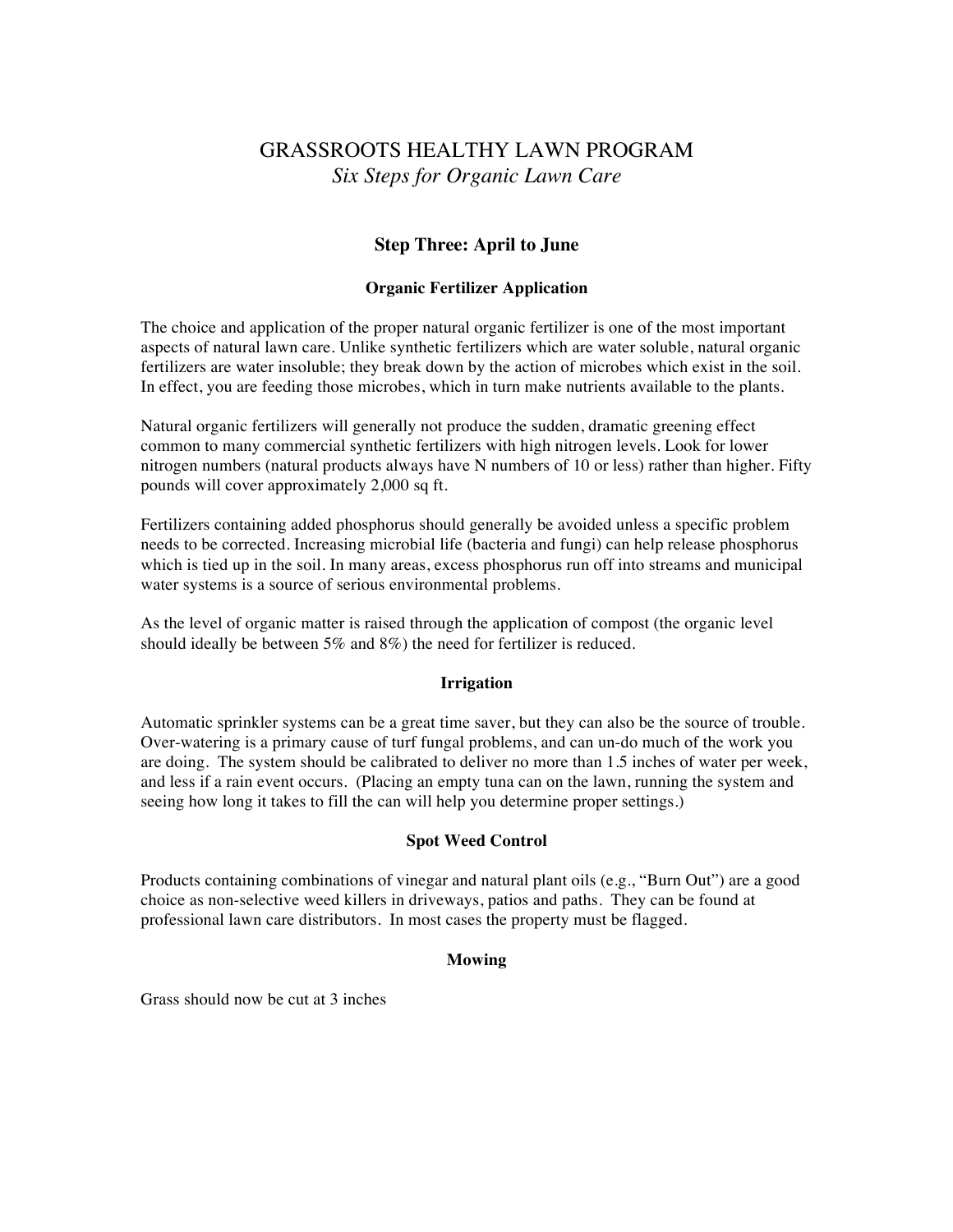### **Step Four: June/July**

#### **Compost Tea**

The application of high quality compost tea can be an effective way to continue to build soil quality, increase resistance to diseases and help with drought. Compost tea is made by steeping top quality compost in water while circulating water and adding nutrients. Commercial tea brewers in sizes from 5 to 500 gallons are available from many manufacturers. You can spray tea from a backpack sprayer or a traditional spray rig. Remember that you are spraying live organisms, so allow the spray to fall gently on surfaces rather than coming to an abrupt stop.

#### **Basic Compost Tea Recipe:**

20 gallons of chlorine-free water 1 lb highest quality compost 4 oz. molasses 1 oz. humic acid

Generally speaking, a tea brewed with a high bacterial content is preferable for turf; tea with a higher fungal content is recommended for foliar spray on trees and shrubs.

Tea should be mixed with water in sufficient dilution to achieve a rate of 15-20 gallons per acre. A typical mix is 20 gallons to tea to 100 gallons of water. Problem areas can be treated with a higher concentration of tea.

**There appears to be some correlation between the application of compost tea and reduction of pest problems, but in most states it is illegal to make any claims or statements regarding the beneficial effect of compost tea on pests.**

### **Over-Seeding**

The best defense against weeds is a strong and healthy turf. Give the opportunity, grass plants will out-compete most weeds. Over-seeding, which is simply adding new grass plants to an existing lawn or field, rejuvenates the lawn with new life, fills in bare spots and keeps weeds from growing. Use a high quality seed or seed mix, appropriate for your climate, and with a minimum of noxious weeds (check the label for weed content).

When over-seeding, you will want to reduce the height of the lawn in steps, eventually bringing it down to about two inches to give the new seed a chance to get sunlight and germinate. Once the seed has sprouted you can begin bringing the lawn back up to 3 inches.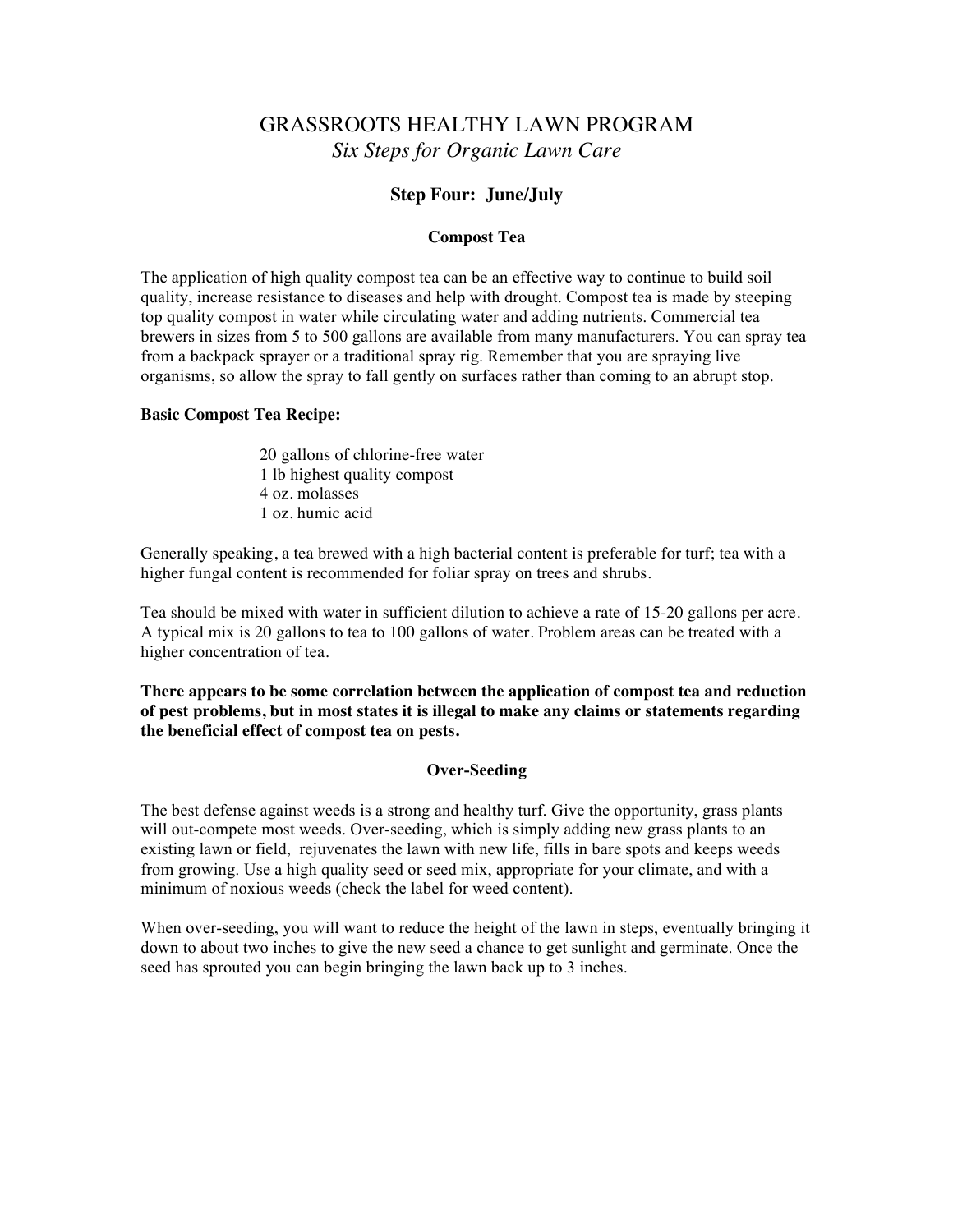## **Step Five: July/August**

## **Natural Pest and Disease Control**

A healthy, well maintained natural lawn will be resistant to most pests and disease. However, lack of organic matter, poor cultural practices, too much water and other stresses can reduce turf's ability to fend off pests and disease. When pests present themselves, here are some natural solutions:

**Beneficial nematodes** have proven to be very effective at dealing with grubs. These are microscopic worms which feed on grub larvae. Nematodes need aquatic animals, and need moisture and grubs to survive. Apply with water and keep the soil moist for a few days after application (see package for details.) You can purchase nematodes from an insectiary or nursery that carries beneficials.

**Milky Spore** is actually a disease which can be an effective biological control for Japanese beetles. The best time to apply is mid-to late summer when the new brood have hatched and are beginning to feed.

| <b>Symptom</b>        | <b>Possible Cause</b>                                      | <b>Solution</b>                                                                                                             |
|-----------------------|------------------------------------------------------------|-----------------------------------------------------------------------------------------------------------------------------|
| Dandelions            | Lack of calcium, low pH                                    | Apply calcium, keep pH high.                                                                                                |
| <b>Moss</b>           | Low pH, too much moisture                                  | Add lime, improve drainage                                                                                                  |
| <b>Red Thread</b>     | Lack of nitrogen                                           | Fertilize with organic fertilizer; check<br>potassium and raise if necessary.                                               |
| Dollar Spot           | Lack of nitrogen, excess thatch,<br>drought stress         | Fertilize with organic fertilizer, apply<br>compost top dress, irrigate.                                                    |
| Crabgrass             | Turf cut too close, excess nitrogen,<br>low pH             | Raise cutting height, over-seed, use<br>organic (low N) fertilizer, apply lime to<br>raise pH, apply corn gluten in spring. |
| Thatch                | Excess irrigation, improper mowing,<br>too much fertilizer | Apply compost top dress, raise mower<br>blades, leave lawn clippings on the<br>lawn, adjust irrigation                      |
| Patches of dead grass | Grubs                                                      | Apply beneficial nematodes,                                                                                                 |
| Compaction            | Sports, high traffic, machinery                            | Apply compost top dress, over-seed,<br>apply organic fertilizer, mechanical<br>aeration if necessary.                       |

Here are some typical turf problems and recommended solutions: